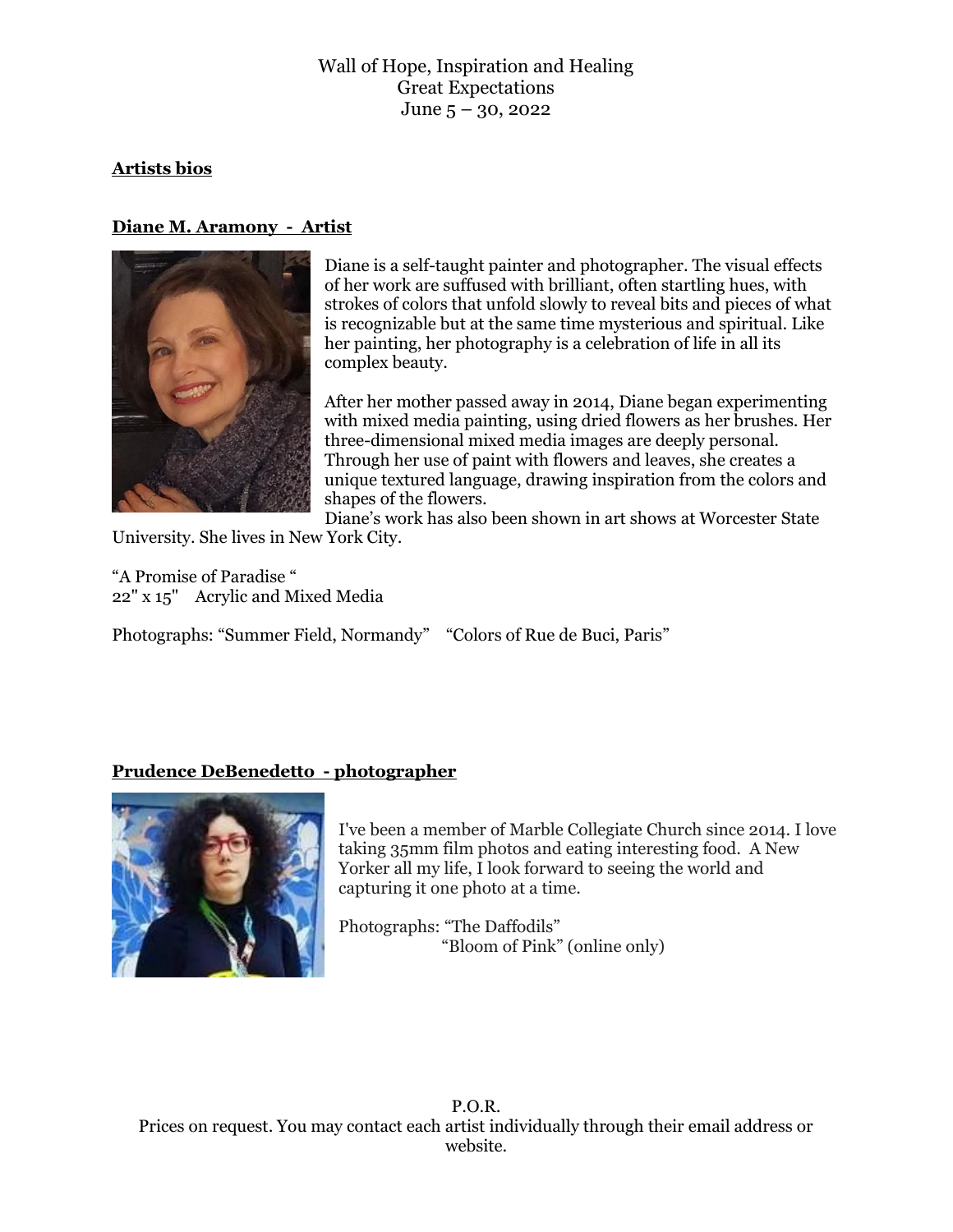#### **Carole E. Gregory - writer**



Carole E. Gregory earned a B.A. in English from Youngstown University in 1968 and a M.A.E.T.S. ( Masters in Education and Theological Studies from Union Theological Seminary and Teachers College, Columbia University in 1976). Her poetry a The Poetry of Black America. This writer is a wordsmith in New York City.

Poems (online only): "The Summer Solstice" "Saturday at Governors Island & the Pentecost on Sunday"

### **Karla Hendrick - Photographer**



Karla Hendrick is an actor, director, voiceover artist, and master teaching artist, committed to work that supports and promotes education, connection, empathy, social justice and thinking differently. Karla appeared at Marble in the inaugural production of The Theatre Upstairs, downstairs@marble in its world premiere, A Light in the Night. As a member of The Drilling Company Theatre (TDC), she frequently collaborates on both their Shakespeare and new works as actor and director; at TDC Karla created the role of Betty in the Off-Broadway NY Times Critic's Pick hit The Norwegians, for which she was cited by the New York Times as one of the top 25 Magical and Quirky performances that year. Karla has performed on stages up and down the

eastern seaboard and on New York stages for decades. Karla's film appearances include Household Accounts, Avow, and the animated musical feature, The Champion. As a director, Karla's productions of Hamlet in Bryant Park (with a female Hamlet), All's Well That Ends Well, and A Midsummer Night's Dream have played to audiences of over 800 nightly. As a voiceover artist Karla narrates audiobooks and records corporate and educational voiceovers; as a master teaching artist in theatre, Karla works with NYC public school students, teachers, administrators, mentees, Broadway audiences, and other artists of all ages, disciplines, and abilities.

#### Artist Statement:

Traditionally my public creative work has been that of an actor, voiceover artist, director, and teaching artist, each and every one a storyteller. Over the last year and half, I have begun to expand my identity as an artist by exploring other paths with storytelling always at the center. Work I might normally have kept hidden from public view is now somewhat shyly making its way into the community, including the three photographs here. I have always seen my artistry as my vocation; and though my creative work has traditionally taken place in dark theatres or in isolated studios, the place where I am most at home as a creative soul is in the natural world.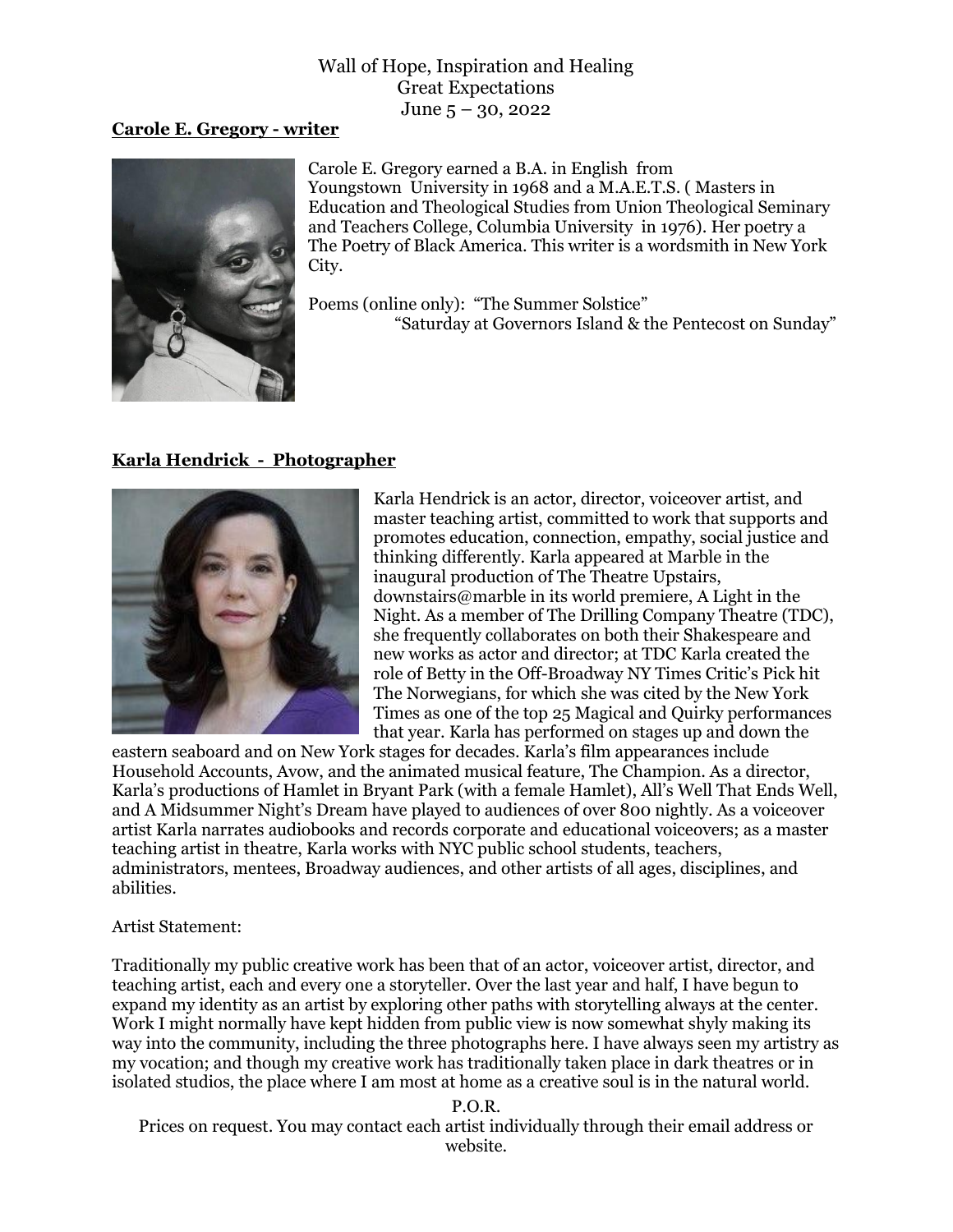For me, it is there that the Divine speaks most clearly and where I find I can listen most readily. What excites me about photography is the idea of launching an entire story, not with a cast and crew of many, but rather with a single still image; a lonelier process but still a collaborative one relying on the individual beholder. When I am struck by a subject, it is most often because it tells a story or reflects a Divine truth. I look forward to learning more about this artistry as I explore its path. I hope the three photographs I've shared here may connect you to a story or to a message that was meant just for you.

Photographs: "Greetings" "Non-Duality" "Trinity" (online only)

# **Brian G. Jones - Artist**



A Carnegie Mellon University graduate and native Washingtonian (DC), he began as a Visual Information Specialist for the Smithsonian Institution, Office of Exhibits Central.

Mr. Jones joined Corning Incorporated in 1984 as a Communications Designer in Corporate Design. As Manager, Creative Design for Corporate Exhibits & Design, Brian's expertise has been applied to the full gamut of creative problem-solving in 2- and 3 dimensional design for corporate branding,

tradeshows and events, sales promotion and collateral. Now, as COO / Creative Director at Crystal McKenzie, Inc., since 2001, Jones has done work for a broad array of industries including optical communications, eye care, automotive, life sciences, and information display, cultural institutions and higher education.

In 1998, the Smithsonian invited Brian to design the exhibit *Speak To My Heart: Communities of Faith and Contemporary African American Life*. The 5,000 square-foot exhibit was organized and produced by the Anacostia Museum and Center for African American History and Culture.

Jones' fine art has been shown in solo and group exhibitions including Marble Collegiate Church (New York, N.Y.) ongoing *Celebrating the Creative Spirit* series; 171 Cedar Arts Center, Corning, N.Y.; published in *Seven Visions: The Spirit of Religion in Contemporary Regional Art* by the Arnot Art Museum, Elmira, N.Y.; and, *Finger Lakes Wine Country: Just Down the Road*  Outdoor Billboard Group Exhibition and Website Gallery, The Arts of the (N.Y.) Southern Finger Lakes. Brian has earned recognition from *Print* magazine and the American Institute of Graphic Arts (AIGA). Brian also served on the AIGA / Upstate New York Board of Directors.

Not forgetting the value of his educational experience, Brian has been an Adjunct Assistant Professor at Alfred University, teaching School of Art & Design Courses: *Design for Business Vision, Visual Communications*, and *Introduction to Design* and currently teaches *Communication Design* at CUNY CityTech, Brooklyn, N.Y.

"Shadrach, Meshach, Abednego" Pastel on canvas 20" x 24"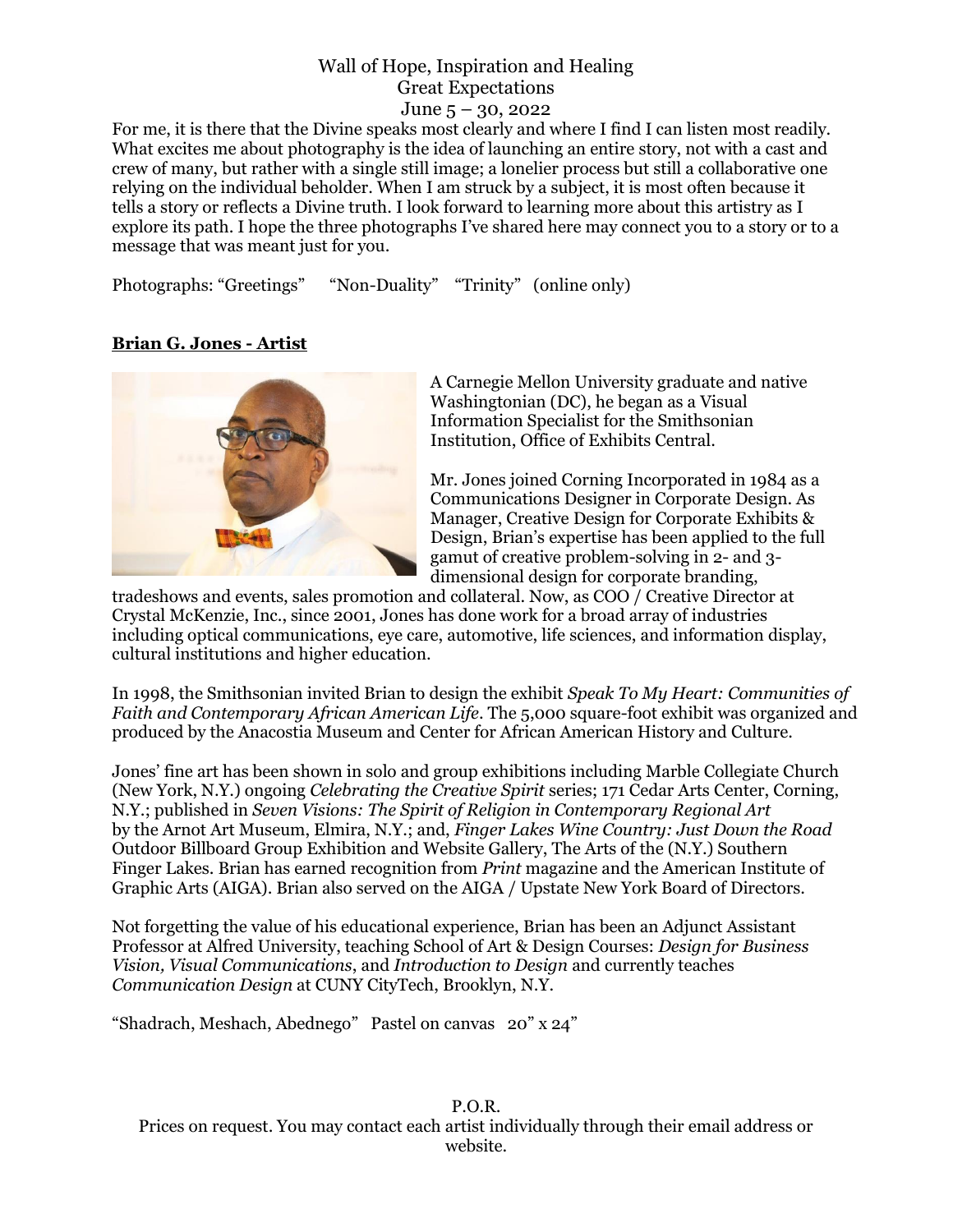#### **VICTORIA PEPE PEPE LUMINSONICS**



Victoria Pepe is a lifelong multimedia, multidimensional artist, composer and creator of artistic video and VR presentations. She feels that she creates from a Higher Source, and feels more like a self-taught artist, even with a fine education. She has with a wide range of skills and talents, and creates fine line complex, harmonious, geometric drawings, paintings, sculptures, photography; her videos often include her music. She works in both analogue and digital media. As a fine artist, Pepe's foundation for her images is her free hand unique style sacred geometric drawings and paintings. She is also adept using computer art programs. She lives and creates in Manhattan and is founder of LuminSonics Inc.

Pepe's drawings, paintings, photos, animations and multimedia productions have been exhibited nationally, including shows in New York, New Jersey, Philadelphia and California. Victoria has exhibited in venues and galleries such as The Ballet Shop and Gallery Lincoln Center; Metropolitan Opera Gift Shop; Long Island Arts Festival; The Audio-Video and Film Festival Gallery X; Gallery 49; Digital Bridges at the Westbeth Gallery Digital Arts Video Show; The Godseye Exhibit; Artexpo at the Javits Center; The Visionary Arts Festival at The Palace of Fine Arts San Francisco; The Arts Renewal Program and The Film/Video Showcase at the Marble Collegiate Arts Showcases. She also exhibited at The Atlantic City Art Center, New Jersey; The LGTripp Gallery, Philadelphia, Pa.; The Marble Summer arts festival; The Marble Pop Up Art Exhibit and the Advent – the art of waiting" Marble Art Exhibit; exhibits on the Marble Wall of Healing; solo exhibit The Living Room Gallery with Midtown Arts Common and St. Peter's Church. She recently created the video presentation for Advent, and the very new VR "Christmas Spirit" and "We've Come this Far By Faith" and Lent art shows online for the Marble Arts Ministry.

In addition to being a multimedia visual artist, Victoria is a lifelong composer and performer. Her professional opera career gave her opportunities in music in Vienna and NYC, where, as a pianist she also performed her original music and the classics. Her studies in music ranged from private lessons to North short Conservatory of music, and master classes at Juilliard and Manhattan School of music, adjunct to the Vienna academy of music in Vienna and in-depth studies with maestros of the Met opera and City Opera. Victoria also has accompanied and taught many singers who performed in venues in NYC including Singers at Carnegie Hall, and Lincoln Center and off Broadway. She also composed music for educational and documentary videos: The Philadelphia Museum of Art, The University of the Arts, Pa The Philadelphia School, The McKinney Gallery, Pa. and the TV show Ultimately You. As an accomplished composer, she creates the music that accompanies many of her art/music videos shown at galleries and other artistic venues. And as an artist, she creates all the covers for her music. Much of her music is currently in World Wide distribution. As a composer she is known as Pepe LuminSonics and is a member of ASCAP. Considered a truly multimedia disciplinary visionary artist, Pepe's lifelong spiritual quest forms a foundation for her artistic expressions and concepts. Concerning her art and music she states, "Creating connects me to something beyond myself. It is a meditation and a timeless place of profound peace and transcendence. I connect to a higher Source which creates through me. It is hoped that this transcendent transformative energy is conveyed to those who view and hear my work." In the Philadelphia City Paper art review of Pepe's virtual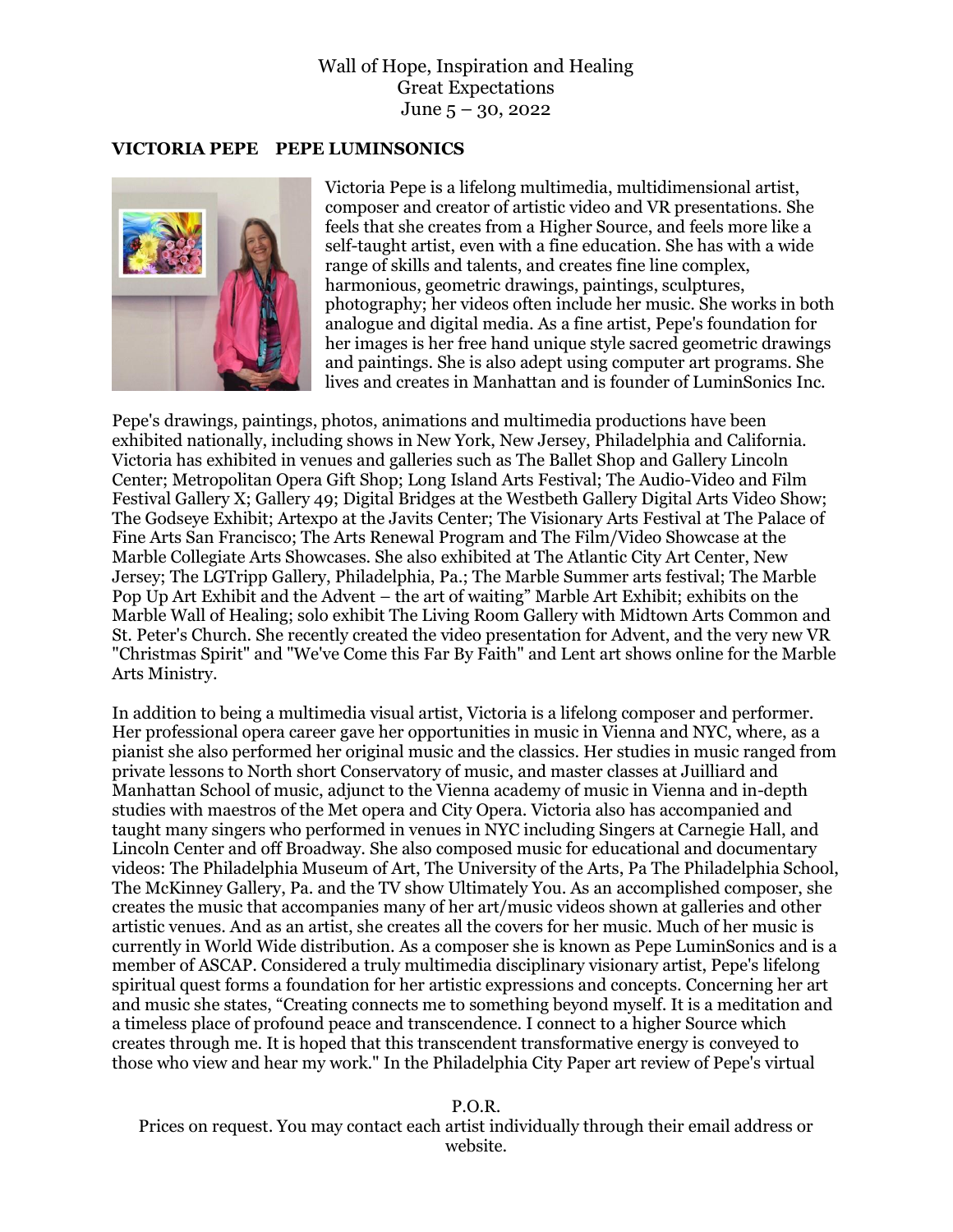video painting on exhibit at the LG Tripp Gallery, Robin Rice writes that her video art is "a truly artful night light". Victoria hopes her creative expressions help spread the Light.

For this current June Art show at Marble, Victoria presents an archival fine art print: "Essence Flower Bouquet" which is part of her art series-- "New Art Fusion--Augmented Reality". The art pieces in this series present natural analogue images merging together with digital and created art images to form the new world integration; the new paradigm, where reality now emerges as the synthesis of the natural and digital. Pepe combines these two different realities, the analogue and digital, in special balance and harmony to create this unified and aesthetic reality. This new reality is the world as it is emerging today in our era. The natural and digital are integrated together in this unfolding existence as seen in her --"New Art Fusion.." piece, "Essence Flower Bouquet" which is for sale fully framed 16"x 20." \$150

Contact Victoria at www.PepeLuminSonics.com

# **Douglas Powers - photographer**



Pope Francis recently described artists as "Apostles of beauty." That phrase resonates deeply within me. I see natural beauty in the many places I encounter when I'm out and about commuting or just walking around.

I have done my job as an artist if this photograph brings you a feeling of beauty.

Photograph from Coney Island: "A Summer Night"

Email: [dpow744@gmail.com](mailto:dpow744@gmail.com)

# **Abigail Shue - fiber artist**



From admiring the beautiful, colorful quilts of my grandmother to sifting through design books at the local fabric store with my mother, I have always felt a deep connection to family and community through craft. Fine, intricate crochet was my first love, and the pursuit of perfection that inspires complex lace designs. In an effort to heal following a personal loss, however, along with the chaos of motherhood, I later found myself drawn to a less rigid style. Studying improvisational hand weaving, I found that exploring texture, color, and imperfection through a free-form, meditative process awakened a desire to embrace crafting as a way of healing for myself and others. Desiring to balance this freedom with the order I enjoyed earlier in my crafting journey, I then studied tapestry weaving, and exploring the two styles has been an

exciting adventure, as well as a therapeutic outlet for the complexities of parenthood.

I also view fiber art as a wonderful opportunity to grow in one's relationship with God. I often approach my weaving as a form of spiritual practice - meditating on scripture, sacred writings,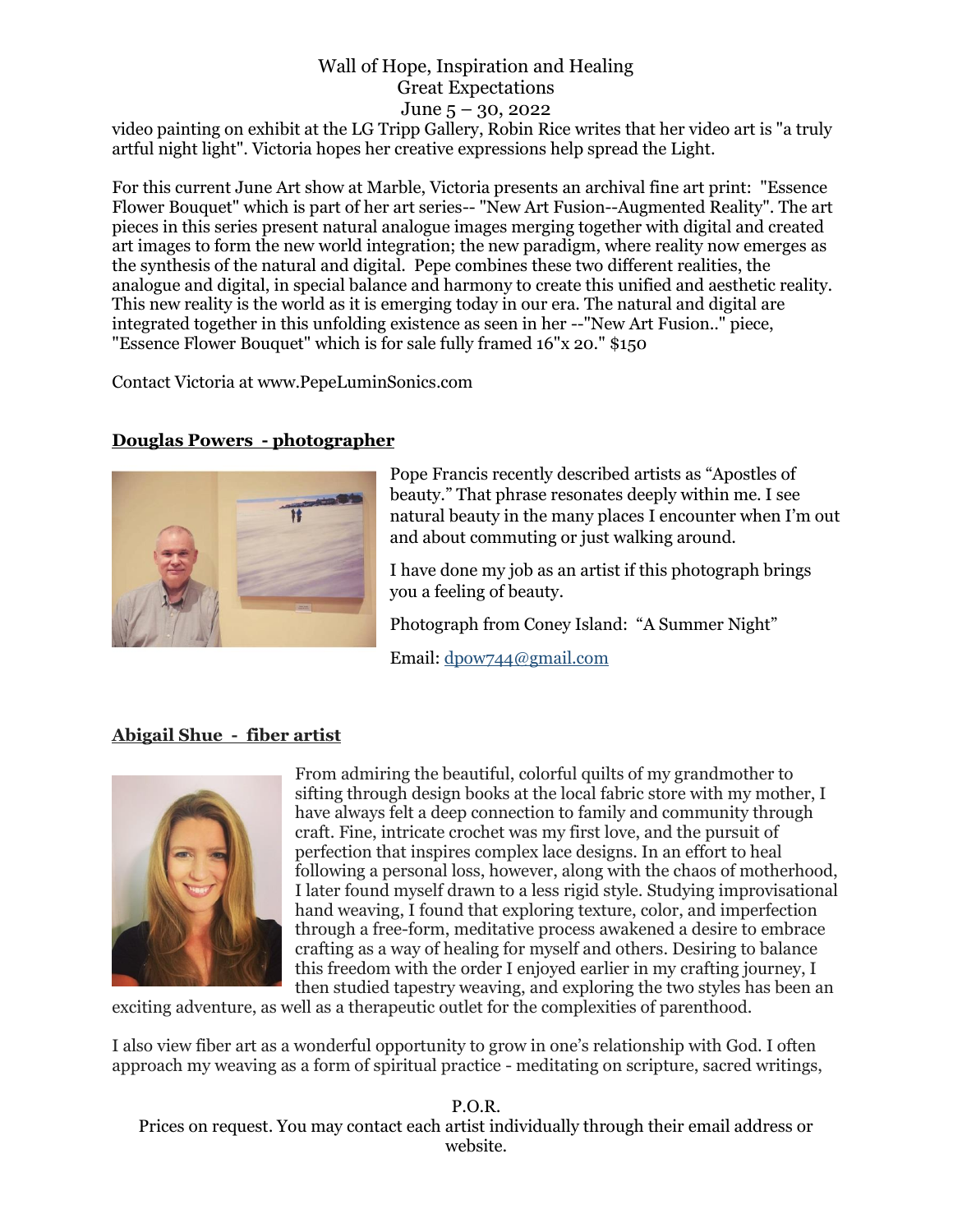and needs both local and global. These thoughts and images guide my work as prayer through fiber.

Rarely choosing one type of yarn, I prefer to combine various weights, colors, and textures as inspired. I am passionate about forming, whenever possible, a connection to origin of the fiber I use, through farms, spinners, dyers, and occasionally meeting the animal. Often conversations (and occasionally animal personalities!) find their way into my weaving. I seek to honor family and community through my creations.

Abigail Shue has been exploring various areas of fiber art for over 20 years. She is a weaver, spinner, crocheter, and sewing enthusiast, as well as a singer, actor and mother of two. Abigail holds a Bachelor of Music from George Mason University, two Master of Music degrees from the New England Conservatory, and has studied at Western Theological Seminary.

#### [abbysfiberart@gmail.com](mailto:abbysfiberart@gmail.com)

 "The Promise" - Mixed fibers, free-form hand weaving "Faithful" - Mixed fibers, free-form hand weaving Photograph: "Joy" (online only)

### **Joan Silinsh - Photographer**



Joan did not actively pursue photography until her retirement. By contrast, in her childhood in Mexico, her father, an educator, was an independent film producer documenting the country's culture and screening his films In the United States for ten years.

In her 35-year career with McGraw-Hill (now S&P Global), Joan held various management positions. Her last post was as Director of Advertising and Promotion for two magazines in the construction field - ENR (Engineering News-Record) and Design-Build.

As an avid traveler, photography has enabled Joan to capture

memories of the countries she has visited. Besides travel photos, she uses her camera to showcase the variety and beauty of flowers.

Joan studied photography in courses offered by Greenwich House and the Senior Center at St. Peter's Church. She has exhibited her photographs at several Greenwich House art competitions, Su Casa Creative Center and Marble Collegiate. For a number of years she volunteered at Greenwich House's Center on the Square taking photos of events and outings. Joan has produced numerous photo books documenting her travels, and she also uses her photos to design her own greeting cards.

Joan recently relocated to Sarasota, Florida, and is setting her sights on new photo opportunities. She recently exhibited her photographs at Bay Village's Inspirational Art gallery.

Photographs (online only): "Contrast" "Freedom Tower" "Friendships"

P.O.R.